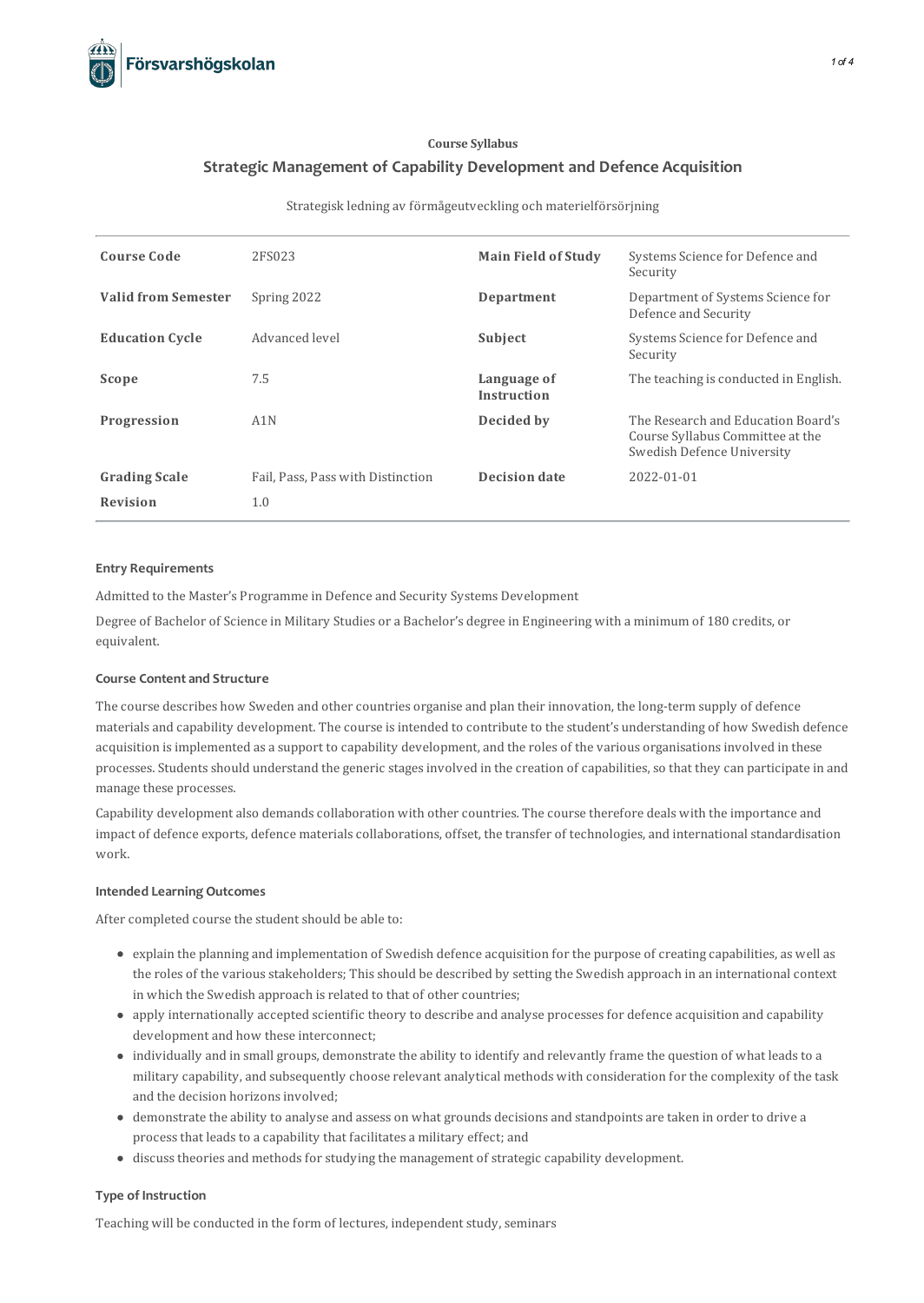

#### **Assessment**

#### **Strategic Management of Capability Developmentand Defence Acquisition**

Scope: 7.5

Grading Scale: Fail, Pass, Pass with Distinction

Examination of the introductory literature element will be through active participation in a literature seminar, including the submission of a written assignment. The second element of the course will be examined through the submission of a written assignment, active participation in group work and, finally, a written examination.

## **Grading**

Grades are set according to a three-grade scale: Pass with Distinction (VG), Pass(G) and Fail (U).

A pass(G) for the course requires active and constructive participation in the compulsory seminar and a pass(G) for both the written assignment and written examination.

A pass with Distinction (VG) for the course requires a pass with Distinction (VG) for both the written assignment and written examination, as well as the above-mentioned pass  $(G)$  for active and constructive participation.

The examiner may decide to request supplementation in order to achieve a passing grade. Examination paperssubmitted after the closing date will not be graded unless special circumstances exist that are acceptable to the examiner. Supplementation shall be submitted no later than five working days after the result and supplemental task for the examination in question have been notified, unless special circumstances exist that are acceptable to the examiner.

## **Restrictionsin Number of Examinations**

There is no limit on the total number of examination opportunities. The total number is restricted to one ordinary examination and two retakes in any two-term period, unless special circumstances exist that are acceptable to the examiner.

## **Restrictions Concerning Degree**

The course cannot be part of a degree whose content is wholly or partly in accordance with the content of thiscourse.

## **Transitional Provisions**

When a course is no longer provided or when the content of a course has been significantly altered, the student/participant retains the right to be examined in accordance with thiscourse syllabus once per term during a three-term period.

## **Miscellanous**

The course is held as a compulsory element of the Master's Programme in Defence and Security Systems Development forstudents who have completed the Officers Programme or equivalent.

On the completion of the course, an evaluation will be conducted under the auspices of the course director, which will form the basis for any changes to the course.

The course will be held in English. If no international students are admitted, parts of the course may be held in Swedish.

If the student has a decision from the Swedish Defence University stating the need for extra pedagogicalsupport because of a functional disability, the examiner may decide on alternative examination formsfor the student.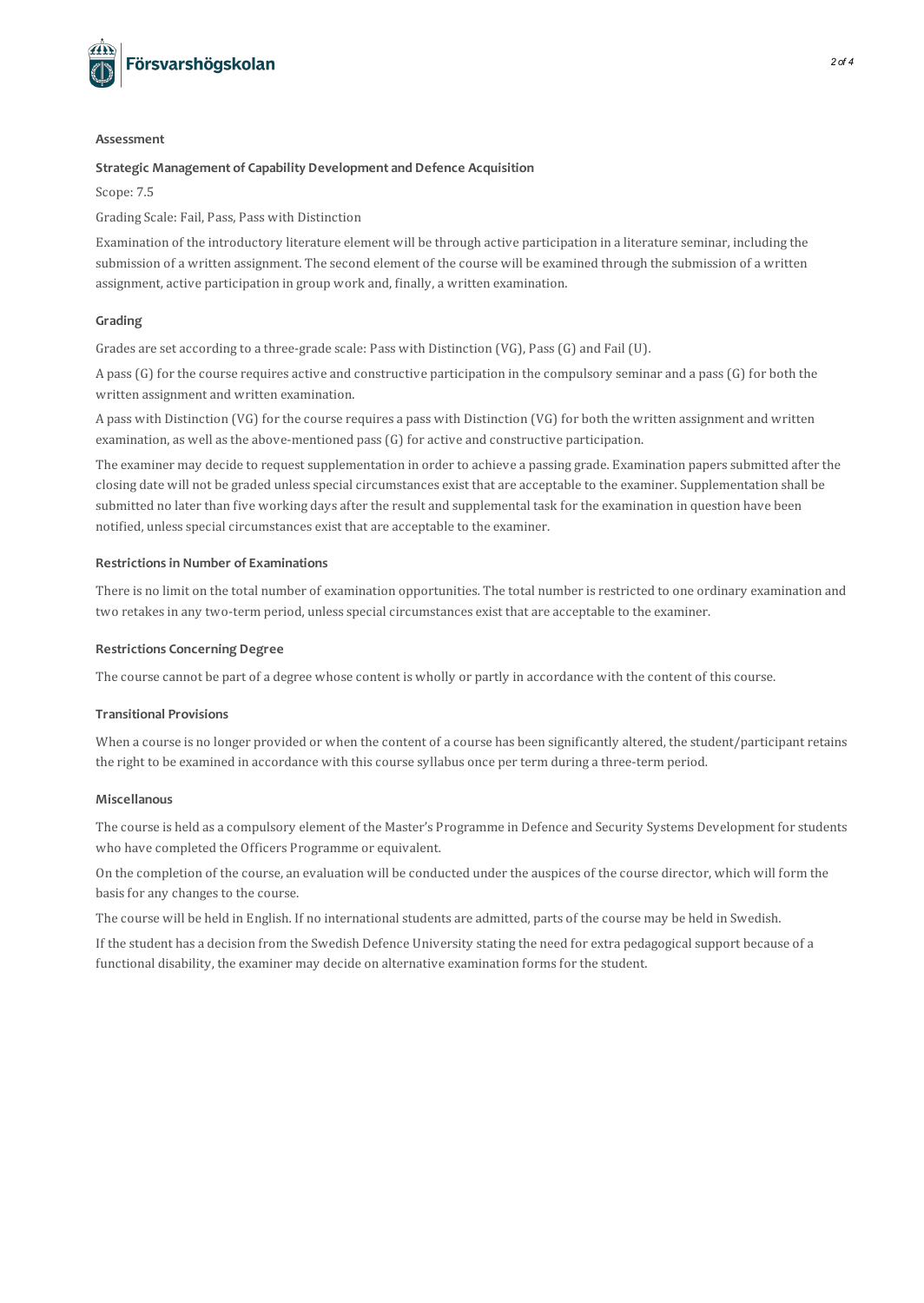

# **Reading List Strategic Management of Capability Development and Defence Acquisition**

Strategisk ledning av förmågeutveckling och materielförsörjning

| <b>Course Code</b>                      | 2FS023     |
|-----------------------------------------|------------|
| Revision                                | 1.0        |
| <b>Reading List Valid</b><br>from Date  | 2020-11-09 |
| Reading List Decided 2020-11-09<br>Date |            |

# **Literaturelist2MF004**

## **T1 Capability development and defence acquisition: Fundamental concepts and conditions**

Breitenbauch & Jakobsson (2018), "Defence planning asstrategic fact: introduction", Defence Studies, 18:3, 253-261

Hall, Peter; Hall & Wylie et al (2010). "Government policy: defence procurement and defence industry", in: Markowski, Stefan et al (eds.), Defence Procurement and Industry Policy – A smallcountry perspective, Introduction + Ch 1, 2 & 5, Routledge, New York (e-book)

Hall, Peter et al (2010). "Government policy: defence procurement and defence industry", in: Markowski, Stefan et al (eds.), Defence Procurement and Industry Policy – A smallcountry perspective, pp. 153-184, Routledge, New York (e-book)

Lundmark, Martin (2011), Transatlantic Defence Industry Integration – discourse and action in the organizational field of the defence market, (doktorsavhandling), EFI, Handelshögskolan i Stockholm (parts of)

Lundmark, Martin (2019), The Swedish Defence Industry – drawn between globalization and the domestic pendulum of doctrine and governance, in: Belin & Hartley (eds), Routledge, New York

# **T2 Internationalization**

Bellais & Fiott (2017), "The European defense market: Disruptive innovation and market destabilization", The Economics of Peace and Security Journal, Vol. 12 No. 1 2017, pp. 37-45

Bitzinger, Richard (1994), "The Globalization of the Arms Industry: The Next Proliferation Challenge", International Security, Volume 19, Number 2, Fall 1994

Bitzinger, R. (2016), "Defense Industriesin Asia and the Technonationalist Impulse", Contemporary Security Policy, Blog post

Dunne, Sköns & Tian (2020), "The Changing Economics of Global Arms Production", PRISM Working Paper Series, Number 2020- 22

Hartley, K. (2008), "Collaboration and European Defence Industrial Policy", Defence and Peace Economics, 19:4, 303-315

Kurc & Bitzinger (2018), "Defense industries in the 21st century. A comparative analysis - The second e-workshop", Comparative Strategy, 37.4, 255-259

Lundmark, M. (2019), "The Swedish Defence Industry – drawn between globalization and the domestic pendulum of doctrine and governance", in: Belin & Hartley (eds.), The Economics of the Global Defence Industry, Routledge, New York (e-book)

Lundmark, M. (2017), Conditions and success factors for companies in international arms collaboration, Conference paper, Saint Andrews University (Chapter 1-4)

https:*www.nordefco.org/the-basics-about-nordefco*

https:www.nordefco.org/Files/nordefco-vision-2025-signed.pdf

## **T3 Capability development**

Arteaga et al (2016), "Appropriate level of European strategic autonomy", ARES Report #8, ARES, Paris

Axelson & Lundmark (2010), Industrial effects of direct military offset in defence materiel export, FOI

Correia (2019), "Military Capabilities and the Strategic Planning Conundrum", Security and Defence Quarterly, June 2019, Volume 24, Number 2

DeVore, Marc (2019), "Armaments after autonomy. Military adaptation and the drive for domestic defence industries", Journal of Strategic Studies,